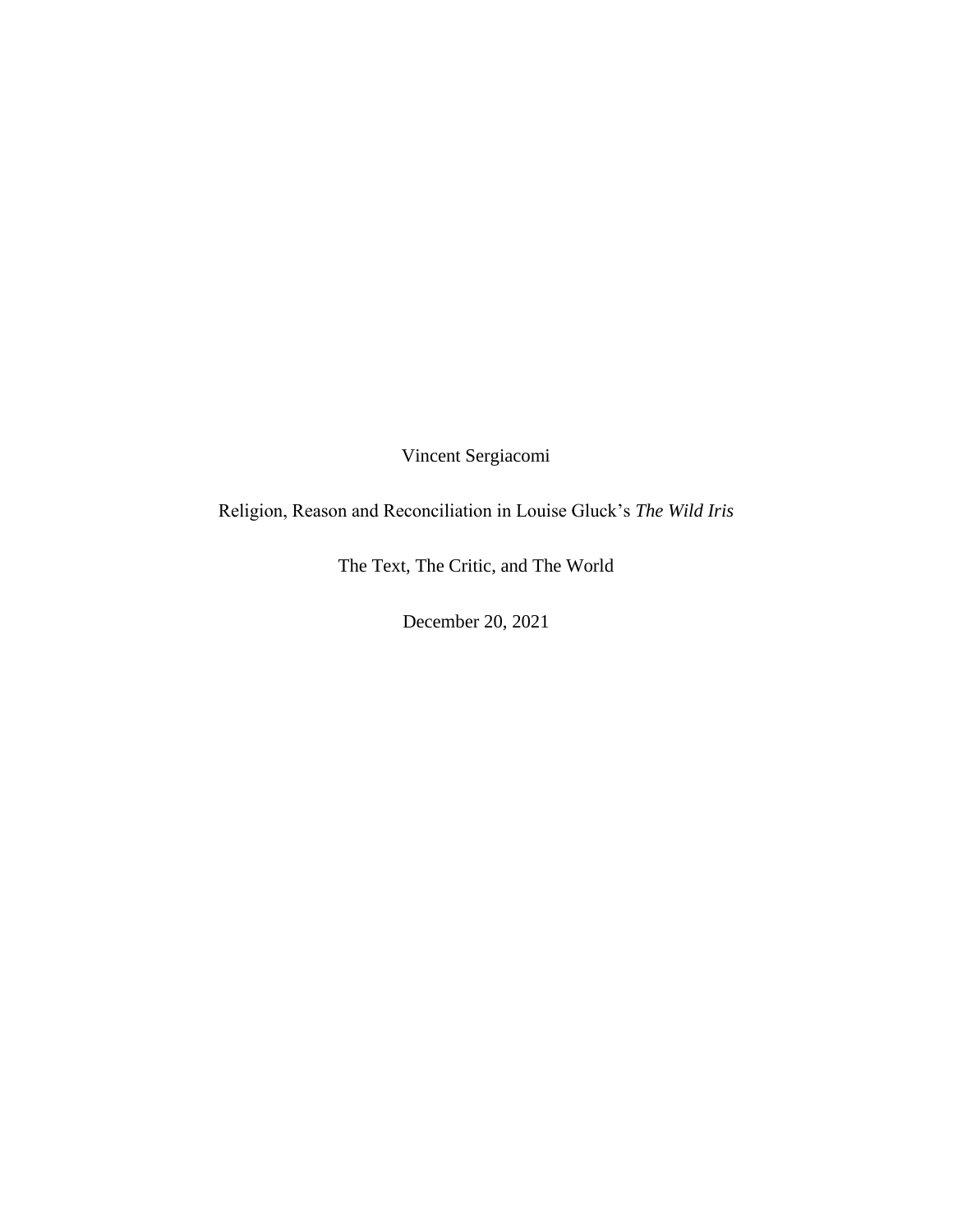## **Abstract**

In a world where reason is king, what is the role of faith? Louise Gluck does not claim to have an answer, but she does explore the question. *The Wild Iris* gives us a god who is utterly convinced of the singular appeal of faith, countered by a worshipper who finds their rational worldview too reasonable to abandon. Yet over the course of the text, neither is able to demonstrate the singular primacy of their point, both arguments leaving their arguers unsatisfied in one way or another. This paper will explore the debate between the human and divine speakers of *The Wild Iris,* using contemporary understandings of Christianity to define the natures of faith and reason within the text, and will ultimately attempt to explain the significance of this debate's inconclusiveness.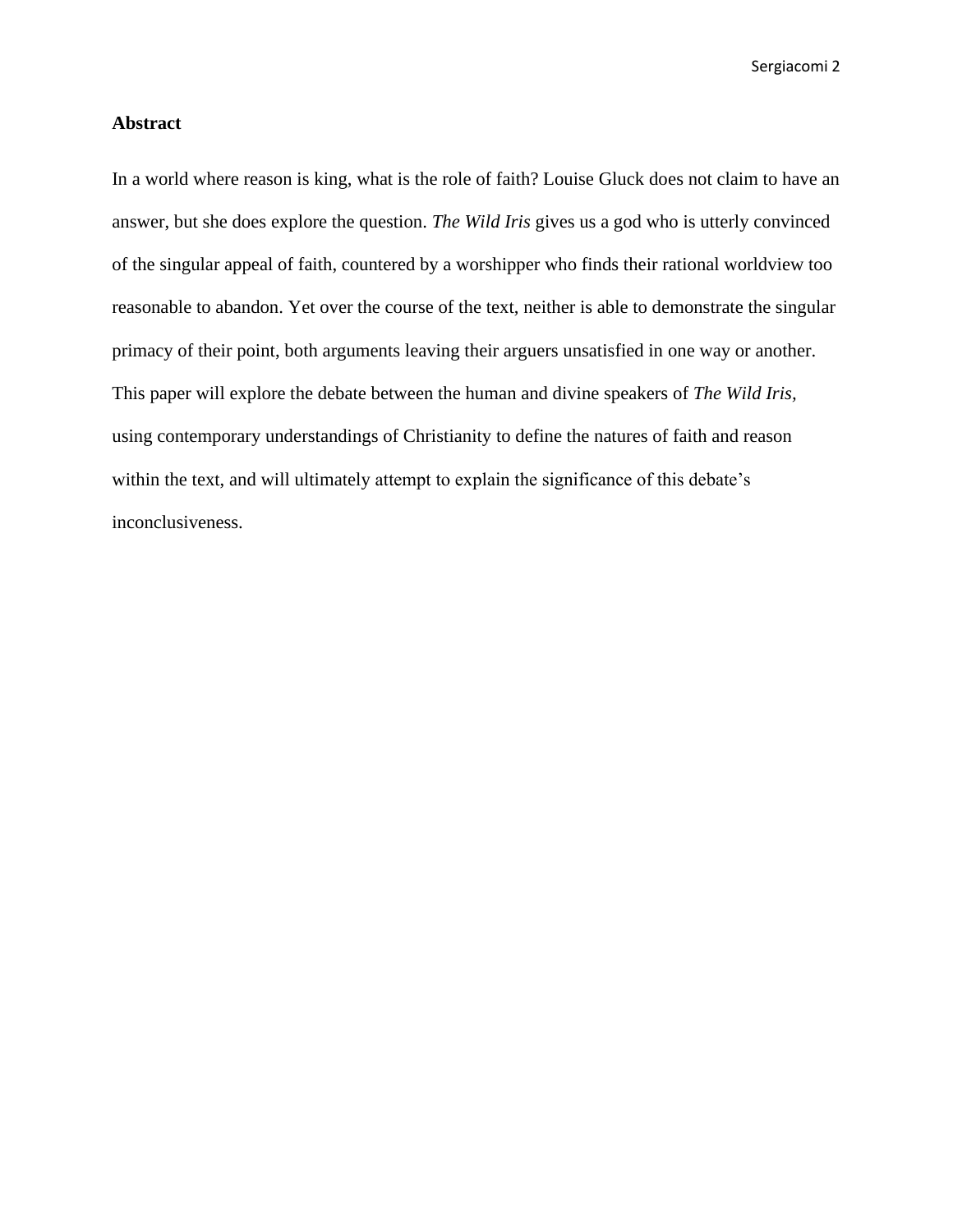Understandings of god in the Christian context have constantly shifted over the course of history. Biblical canons, which played a crucial role in establishing the nature of god, fluctuated greatly in the first centuries of Christian existence, with differing sects accepting and rejecting alternative books of the New Testament (McDonald 244). Dogmatic disagreement continued through the Great Schisms of Christian history – from the ecclesiastical and theological disputes that split the Catholic and Orthodox churches in 1054, to the more overtly political disputes that led to the birth of Protestantism in 1517. Yet even as authoritative and globally influential political entities did their best to define the terms upon which Christians should worship, religion remained a deeply personal thing. The Abrahamic scriptures depict a god "close to the brokenhearted" who hears "the righteous cry out" (*New International Bible*, Psalm 34:17-18), and many Christian conceptualizations of god have rested upon the idea of direct communication with god via prayer. Different groups of Christians held (and continue to hold) different interpretations over how personal a relationship to god one could have, yet many settled upon a god who was part of a direct relationship with the worshipper.

This understanding of god puts a large amount of power on the individual to define the terms of their relationship with god, and, as an inevitable consequence, means that this relationship will be subject to the shifting social climates and worldviews the worshipper is subject to. Published in 1992, Louise Gluck's *The Wild Iris* relays the ideological back-and-forth that occurs between one such worshipper and the figure they worship as god. Interspersed across their debate are comments from a number of flowers, trees, and other forms of plant life: A collective "natural speaker," monitoring the conversation between the two and displaying ideas from both. The discourse between human and god is marked by flagrant gaps in expectations and understandings: Both god and human have unrealistic expectations of how their relationship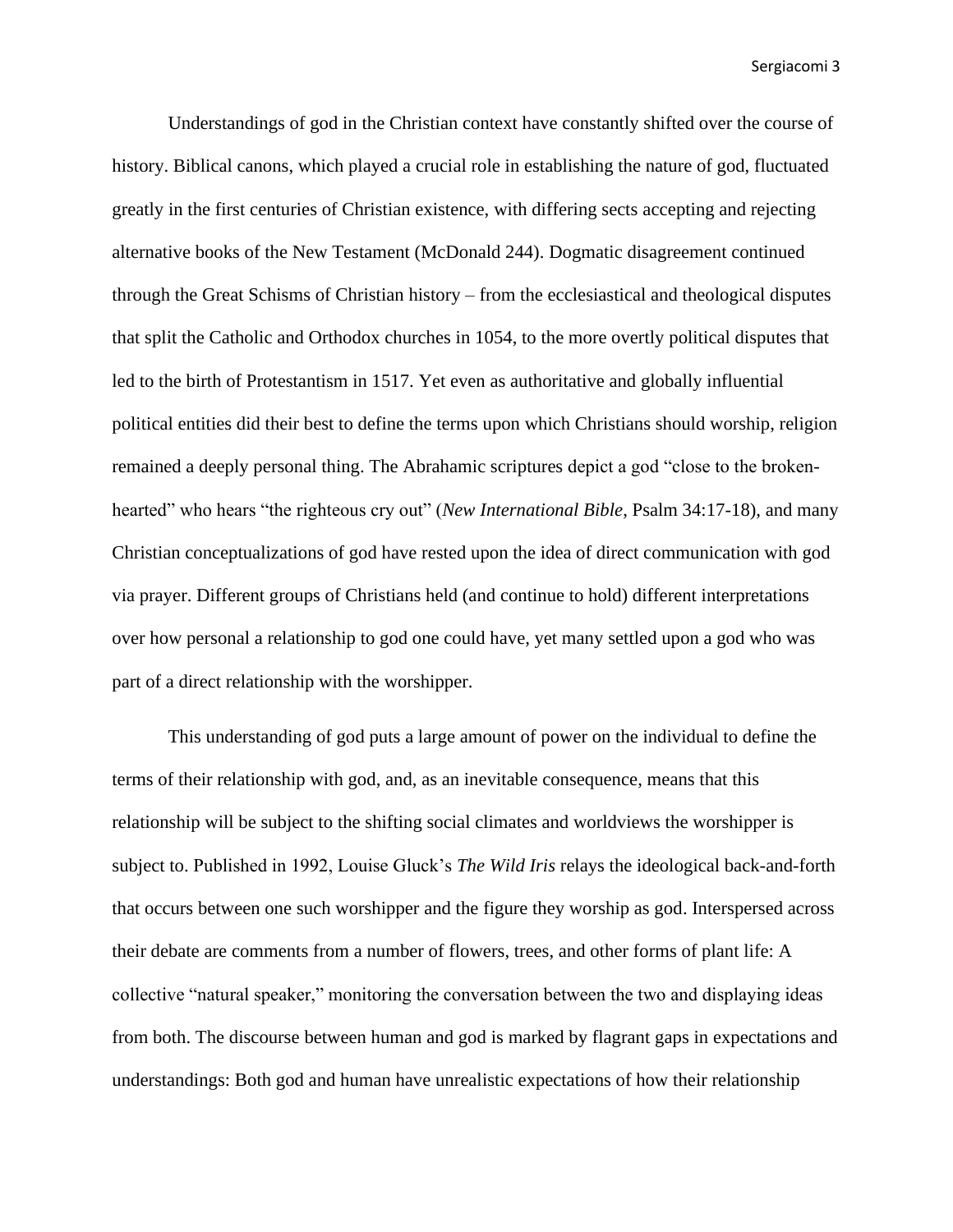should function, and as such, neither is able to find satisfaction in that relationship. Both conceptualize themselves as the sole victim in the ongoing dispute between them, with the main rift between them centering around the role of death: Our human speaker clamors to understand death's purpose, while our irritated god laments that he cannot offer anything approaching justification. Their arguments are symptomatic of a deeper conflict between them, one which transcends the specific issues they debate, and defines more completely the irresolvable struggle at the heart of *The Wild Iris*. Our human speaker demands reason from god – explanation for his actions, rational justification for how the world functions – while god demands the opposite from our human speaker, asking them only for obedience, blind faith, and an end to their incessant questioning of the divine's choices. Having structured a worldview based first and foremost upon rationalism, our human speaker's relationship with their inherently irrational god is first strained and then destroyed. Religion, Gluck tells us, has become incompatible with modern human demands for reason; *The Wild Iris*, then, serves as a microcosm of this process, illustrating the increasing irrelevance of god and religion in a world where rational thought has only grown continuously more important.

In order for Gluck to challenge and subvert our understanding of the societal role of god, she must first define the terms upon which her god operates. She does this in a way which codes the god of *The Wild Iris* as a figure analogous to the Christian god. This characterization is present from the text's outset, with the human speaker's first poem addressed to god, "Matins (247)," making several allusions to the Christian theological canon. The speaker acknowledges that humanity was once "exiled from heaven" (Gluck 247), establishing that their system of belief conforms at least somewhat to the Christian eschatology. They also allude to the Garden of Eden, and mark god as the creator of the world: "you made/a replica" they tell their divine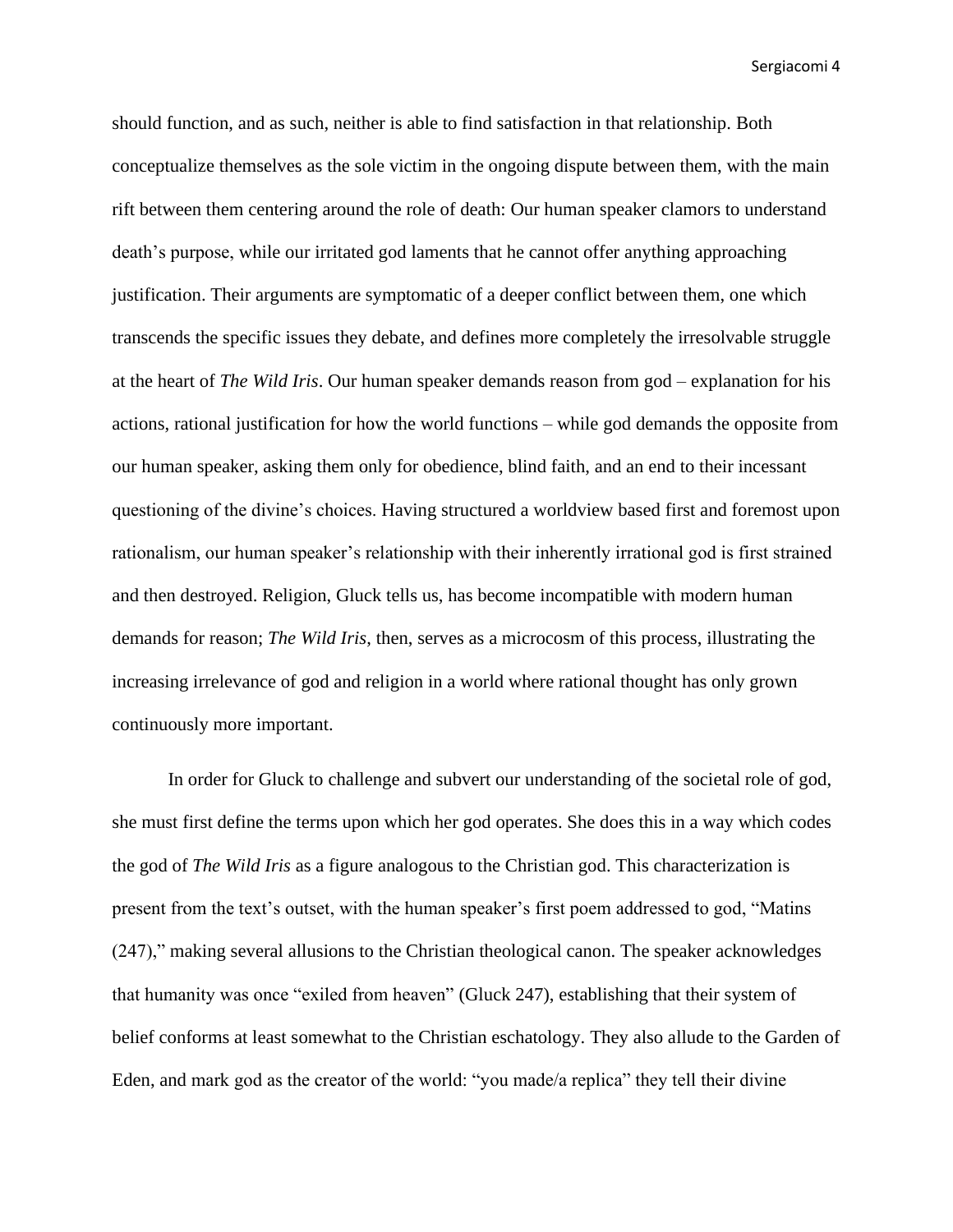figure, a being which they address in the poem's opening line as "father" (Gluck 247). Gluck's language directly mimics the Biblical presentation of "God, the Father, from whom all things came and for whom we live" (1 Corinthians 8:6). We can also note the patterns in which Gluck titles her poems as further attempts at coding her text's theology as Christian. Our human speaker's poems are almost exclusively given two titles: Those in the first half are called "Matins," while those in the second half are called "Vespers." Matins, per *An Episcopal Dictionary of the Church*, are "an early morning worship service, the first of the canonical hours" (Armentrout and Slocum 324); vespers are "the early evening office of prayer" (539). Our human speaker, then, is not simply engaging in conversation throughout *The Wild Iris*, but is consciously and intentionally engaging in a form of Christian prayer. Thus, in conceptualizing the theology of *The Wild Iris*, Gluck implies that our most important frame of reference will be Christianity. In conceptualizing its god, then, the Christian God will serve as the foundation upon which we read the god of the text.

Once it is clearly delineated that we will be working from a Christian understanding of the nature of god, *The Wild Iris* establishes some significant differences between the human speaker's relationship with god and the relationship which Christianity assumes we will foster with god, and vice versa. Somewhere along the way, there has been a rift: Our speaker is clearly familiar with Christian themes and Biblical canon, yet their lived experience of religion – in particular, the way they view their god – differs significantly from what Christianity dictates it ought to be. These differences define the conflict between our human speaker and their god, and the inability of either party to resolve this conflict ultimately results in the relationship between the two collapsing entirely. First, we must identify what exactly these differences are: How is our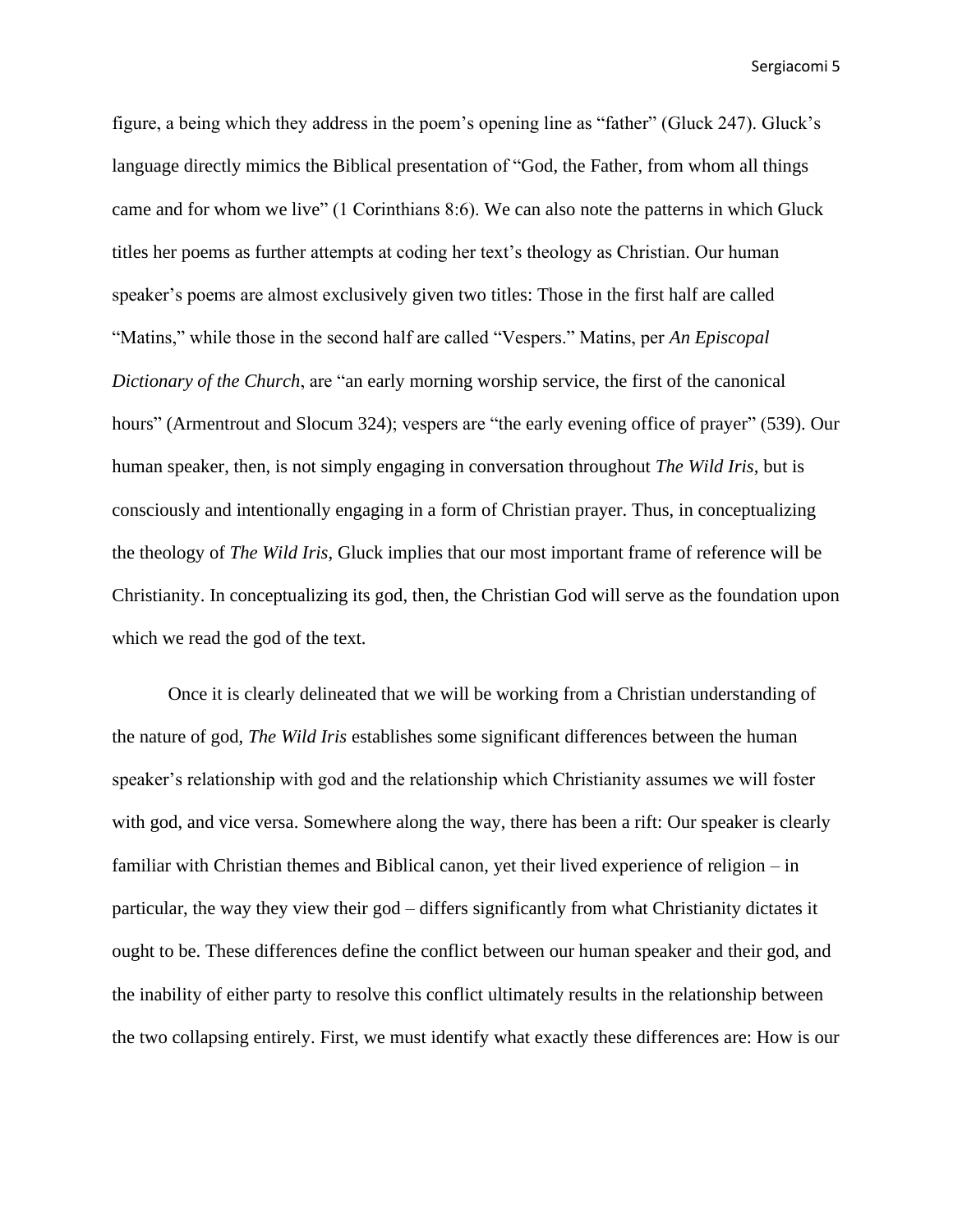speaker's conceptualization of god nontraditional, and what about their conceptualization so greatly compromises their ability to have faith in a deity whom they clearly believe exists?

One major difference between our human speaker's understanding of religion and traditional Christian religious dogma is the great issue they take with god's incomprehensibility. Whereas Christian doctrine asserts God reveals only certain information to humanity (Johnson 5), our speaker seems perturbed by this, and demands clarification from their deity. "I cannot love/what I can't conceive, and you disclose/virtually nothing," they lament in "Matins (255)." They further question whether god is "always the same thing in the same place," or whether he is more inconsistent and unpredictable in his intentions, likening god alternatively to the hawthorn tree and the foxglove. We can note, in their attempts to compare the nature of god to plant life, their desire to synonymize god with something tangible that they are familiar with. This urge is again symptomatic of their distaste of ambiguity: God, our speaker claims, must be defined, reasonably and solidly, in order to be understood. This poem marks the first point in the text where our human speaker expresses explicit doubt in god, and we can note that they initially attempt to reconcile their uncertainty through communication. In addressing god, they assume they will receive answers to their questions. Part of why they never do is because god never directly answers their questions in the way they expect him to – he instead spends the text claiming those answers should already be obvious, alluding to some greater lesson to be learned.

Author Grace Perry discusses the methods through which god communicates throughout *The Wild Iris*. Writing of "Matins (255)," Perry points out that "the signs the divine speaker thinks are so clear appear opaque and divisive to the human speaker" (Perry 229). Perry observes something our human speaker never does: She claims that the divine speaker genuinely thinks he is communicating well, yet our human speaker never gives credence to this possibility. Instead of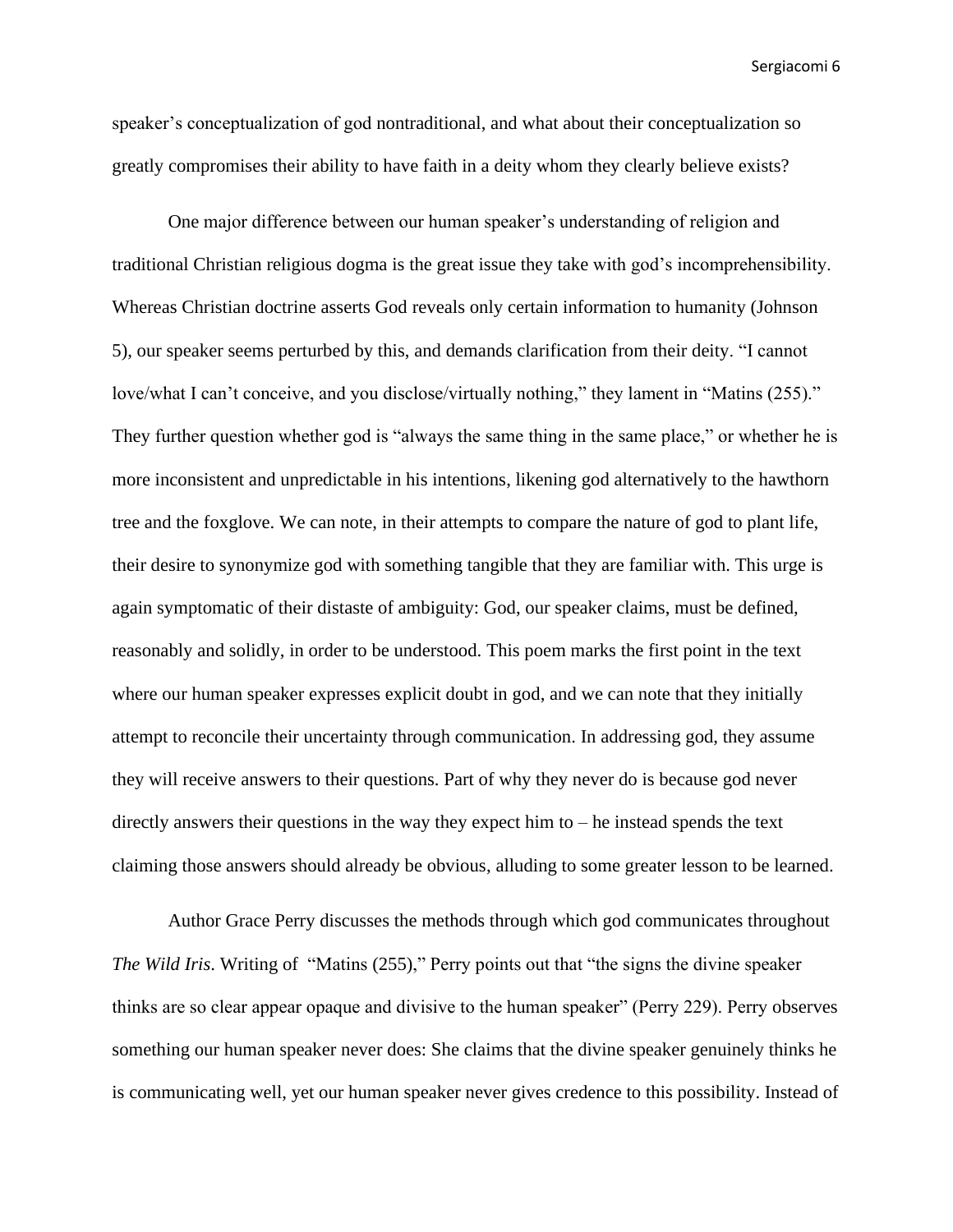attempting to redefine their understanding of god to reconcile their failure to interpret what are supposedly divine signs, they simply reject god's attempts at communication altogether. Our human's frustration with god, we can observe, is rooted primarily in what they perceive as god's refusal to communicate – while they acknowledge that god sends signs through nature, they are unable to decipher those signs in any meaningful, satisfying way. Thus, this functional silence on the part of god is, per our speaker, intentional – an omnipotent god, as we would expect from the Christian tradition, surely has the ability to communicate in a way that humanity can comprehend, yet chooses not to.

This observation highlights the primary misunderstanding which exists between god and humanity from the outset of *The Wild Iris*. God's first speaking part comes in "Clear Morning," the collection's seventh poem, and his opening line directly addresses the issue of communication with mankind. "I've watched you long enough," god begins; "I can speak to you any way I like" (Gluck 251). Beginning like this implies that frustration exists on god's part also – there is an impatience, which has bred a sort of passive aggression that seeps through as god speaks. Continuing, god indicates that he has been communicating in a way which he assumes has been favorable to humanity: That he has been "submitt[ing] to your preferences" and "speaking in vehicles only, in details of earth, as you prefer" (Gluck 251). God tells us here that he has been attempting to cater to what he sees as humanity's needs: His actions are rooted in a belief that he is communicating in a way that people will understand. God further remarks that humanity "would never accept a voice like mine, indifferent to the objects [people] busily name" – that is, he provides justification for not trying to change the way he speaks, and this justification is based upon what turns out to be an unfounded assumption. In short, god hides the voice our human speaker so desperately wants him to use because he assumes he is already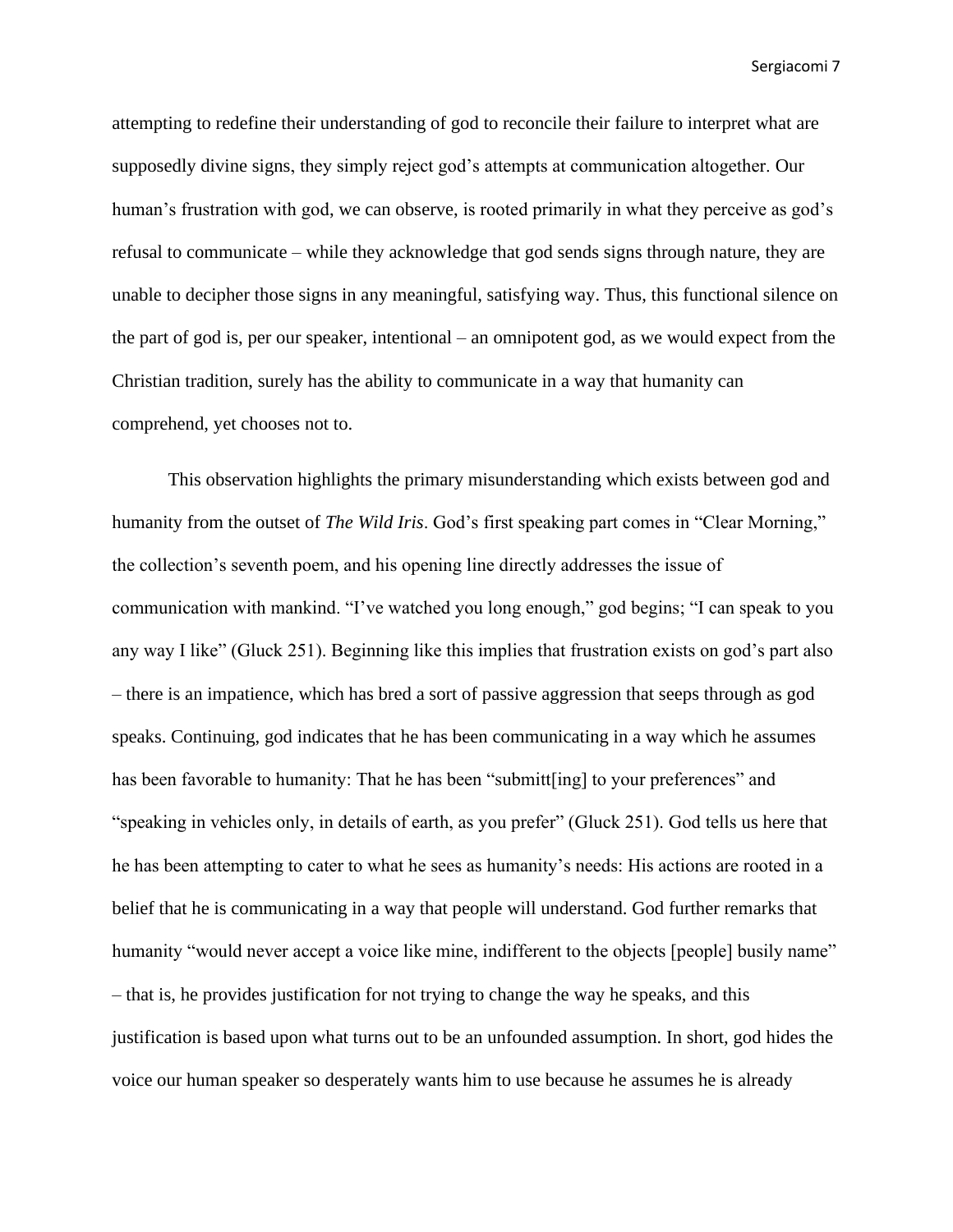speaking in a way which humanity will understand – and, being god, takes offense at a human attempt to "dispute [his] meaning" (Gluck 252). The collection's human speaker, as a consequence of their understanding of what god is, is convinced that god is consciously refusing to send a clear message.

"Clear Morning" is significant for several reasons. First, it challenges the idea that god is all-knowing through its clear delineation that god does not know what humanity wants – a major rift between the Christian dogma and the theology of *The Wild Iris*. Occurring early in the text, "Clear Morning" quickly dispels our preconceived notions of god as a flawless, understanding figure. Instead, this image is replaced with a complex version of god which both borrows from and subverts conventional Western understandings of what god is. Gluck's god is established as a figure who judges, yet not correctly; who claims authority, yet who does so for his own sake as opposed to the sake of humanity. Her portrayal of god is one which draws him not as a figure of comfort or solace, but as an enigma – as a being who is ever-present yet unknowable, who communicates ideas which are incomprehensible.

This enigmatic portrayal of god is the one which our human speaker fixates upon, and by understanding the implications of this portrayal, we can begin to understand the significance it holds in defining Gluck's idea of religion in this text. To do so, we can turn to the work of theologian David Tracy, who discusses this understanding of god as incomprehensible in his "The Post-Modern Re-Naming of God as Incomprehensible and Hidden." Tracy writes:

In sum, this post-modern category of Incomprehensibility refers not only to our human finitude and lack of understanding of God[,] but rather to Incomprehensibility as a positive affirmation of God's very reality […] For the Christian understanding of God,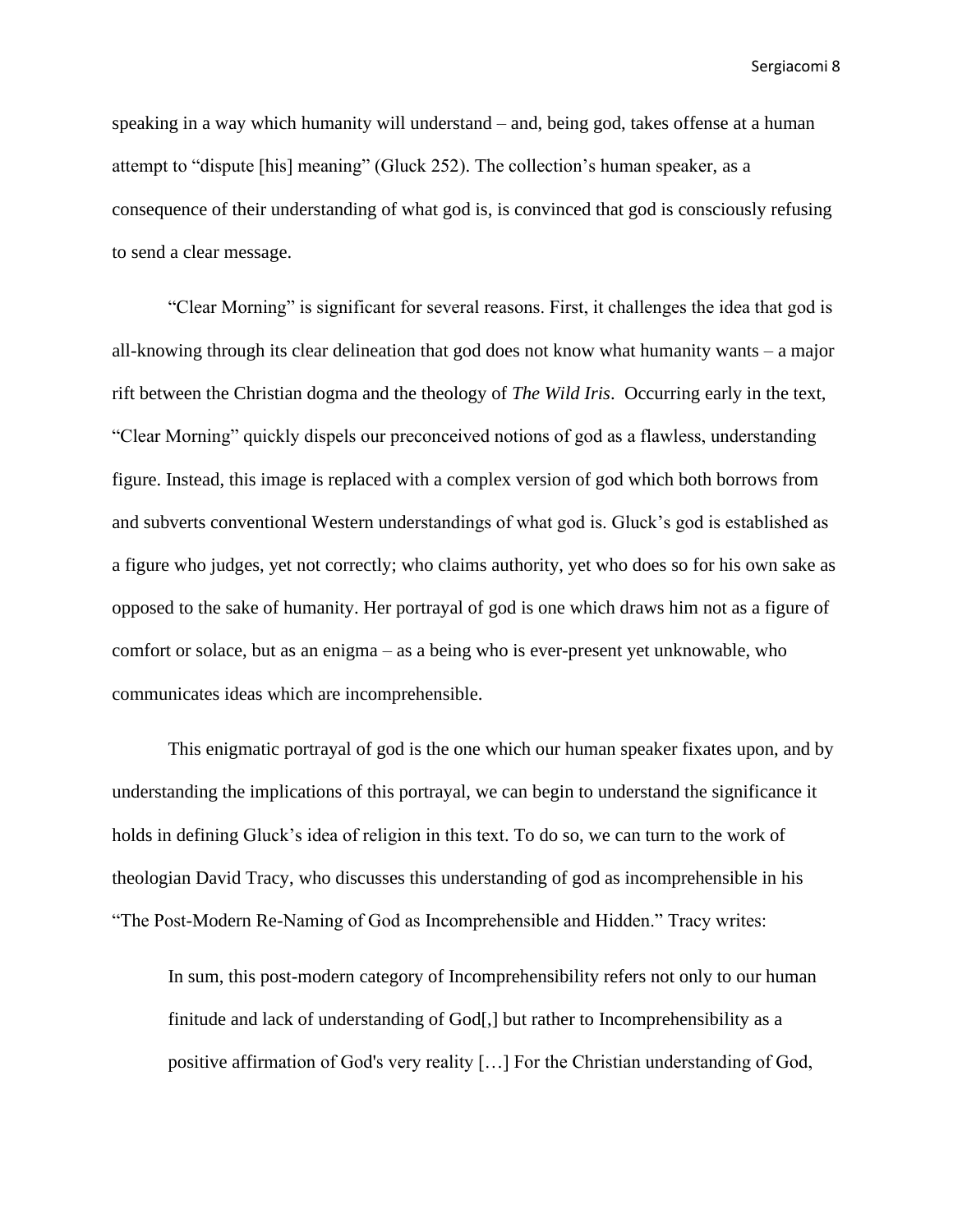this […] form of post-modern thought is the most suggestive one for rethinking the radicality of the Divine Mystery as positive Incomprehensibility. (Tracy 243-244)

In other words, the fact that we do not understand god – that he exists outside of the limits of "human finitude" – serves as part of our motivation to believe in god in the first place: A god we could fully understand, Tracy argues, would not be able to satisfy whatever urge it is that leads us to religion in the first place. In consequence, incomprehensibility becomes a positive trait for a deity to have.

Yet the human speaker of *The Wild Iris* very clearly bucks this assumption: Contrary to what Tracy would claim, god's incomprehensibility is the main source of their frustration, and the main thing disrupting their religiosity. As we read more of the human speaker's laments, we begin to understand that their animosity with god is rooted first and foremost in fear of death – specifically, the inability to escape death, its presence ever-marring their daily life. Several of the human speaker's poems in *The Wild Iris* are not directed specifically at god: Rather, they are internal, personal musings, almost meditative in nature. One of these poems, "The Garden," illustrates this fear of death and the way it impacts our speaker's thought process. Writing of a couple planting a garden together, our speaker melds images of hard work with an inability to escape the fact of mortality:

even here, even at the beginning of love, her hand leaving his face makes an image of departure

and they think they are free to overlook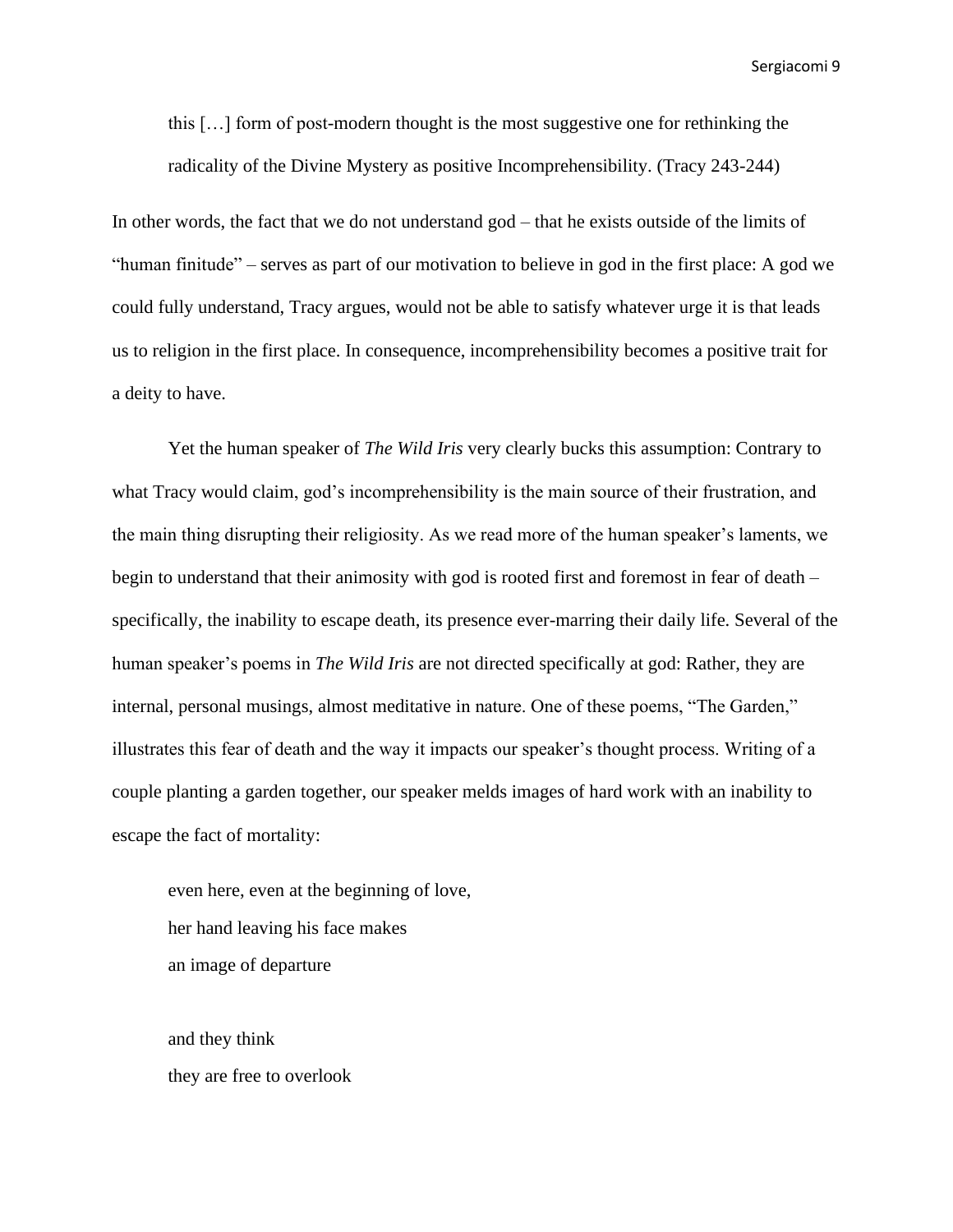## this sadness. (Gluck 259)

Our human speaker's verse betrays their exhaustion: They lament their inability to "overlook" the tragedy of death "even at the beginning of love." Their worldview is permeated by the looming threat of death, exacerbated by their inability to find solace in god – something which they desperately seek but are unable to obtain.

We can now understand the role death plays in exacerbating god's irrationality for our human speaker. Life, they claim, is ended needlessly; the living are subjected to constant fear of death, compounded by an unknowable afterlife. God's incomprehensibility itself is not the issue: The issue is what god's enigmatic nature leaves unrevealed, and, in consequence, what our human speaker comes to fear. Fear of death – compounded by a lack of communication – becomes the defining feature of their relationship with god.

William V. Davis discusses what he calls the "apocalyptic yearnings" present in *The Wild Iris*, many of which are rooted in this inescapable sense of uncertainty and ambiguity about death. These "yearnings" represent the unconscious desire of our human speaker to face death, not out of a desire to no longer live, but as a way to absolve the uncertainty that haunts them – as a desire for "the apocalyptic moment between the *not yet* that is to be and the *no longer* that was" (Davis 49). Davis concludes his argument by asserting that *The Wild Iris* details "an apocalypse that has come about—perhaps could only have come about—through imagination" (Davis 55) – that is, its speaker's preoccupation with mortality is, ironically, what provides them the greatest pain. Without their incessant need to rationalize death, our speaker would be much more content – yet this need governs their thoughts and actions in this text, and, when their god refuses to provide them with the answers they desire, undermines their relationship with that god.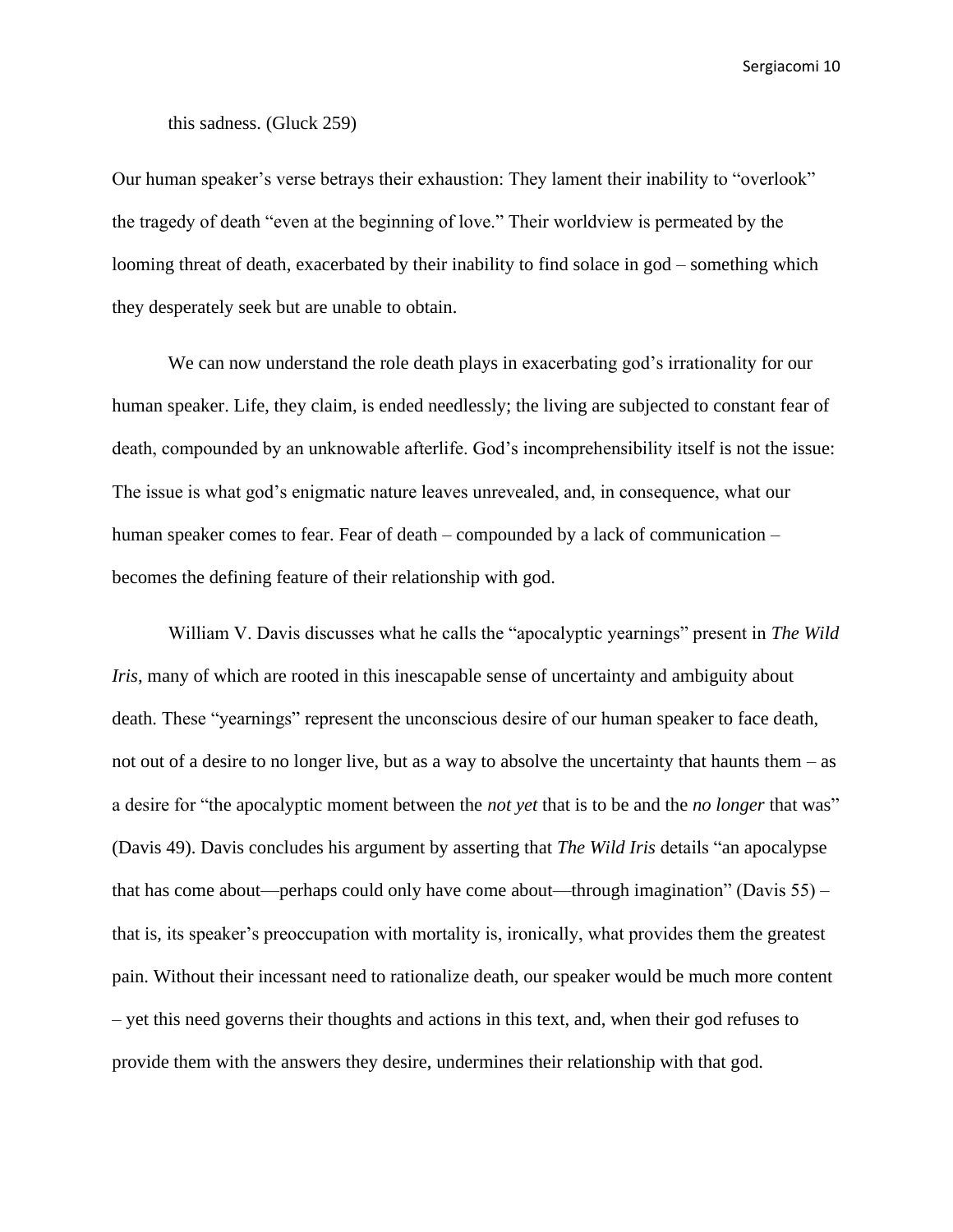This fixation on reason, I would argue, is the primary thing which keeps our human speaker from keeping faith with their deity. Faith quite literally demands unfounded, unsupported trust, and in demanding justification for acts of god, our speaker is quite literally breaking the system. Attempting to conceptualize god as a rational being – or, perhaps more accurately, *demanding* god engage in rational discourse to justify the purpose of death – both raises questions our human speaker cannot answer, and alienates the god who they address.

The human fixation on reason is something which god finds genuinely unsettling, perhaps because he realizes that this "reason" is often inconsistent and self-serving. For his part, god is willing to engage, at least in a limited manner, in an argument on the nature of reason with our worshipper. He recognizes and addresses their distress in "Midsummer," the collection's midpoint, yet he couples this recognition with harsh judgment:

And you wonder why I despair of you, […]

each calling out some need, some absolute

and in that name continually strangling each other in the open field– (Gluck 276)

Here god points out the hypocrisy of humanity demanding reason from him, while continuing to do unreasonable things – in this case, needlessly slaughtering each other for some unspecified need, creating the very death our human speaker so deplores. While god elegantly refutes the notion that reason is the governing factor in human action, he still notably fails to justify the lack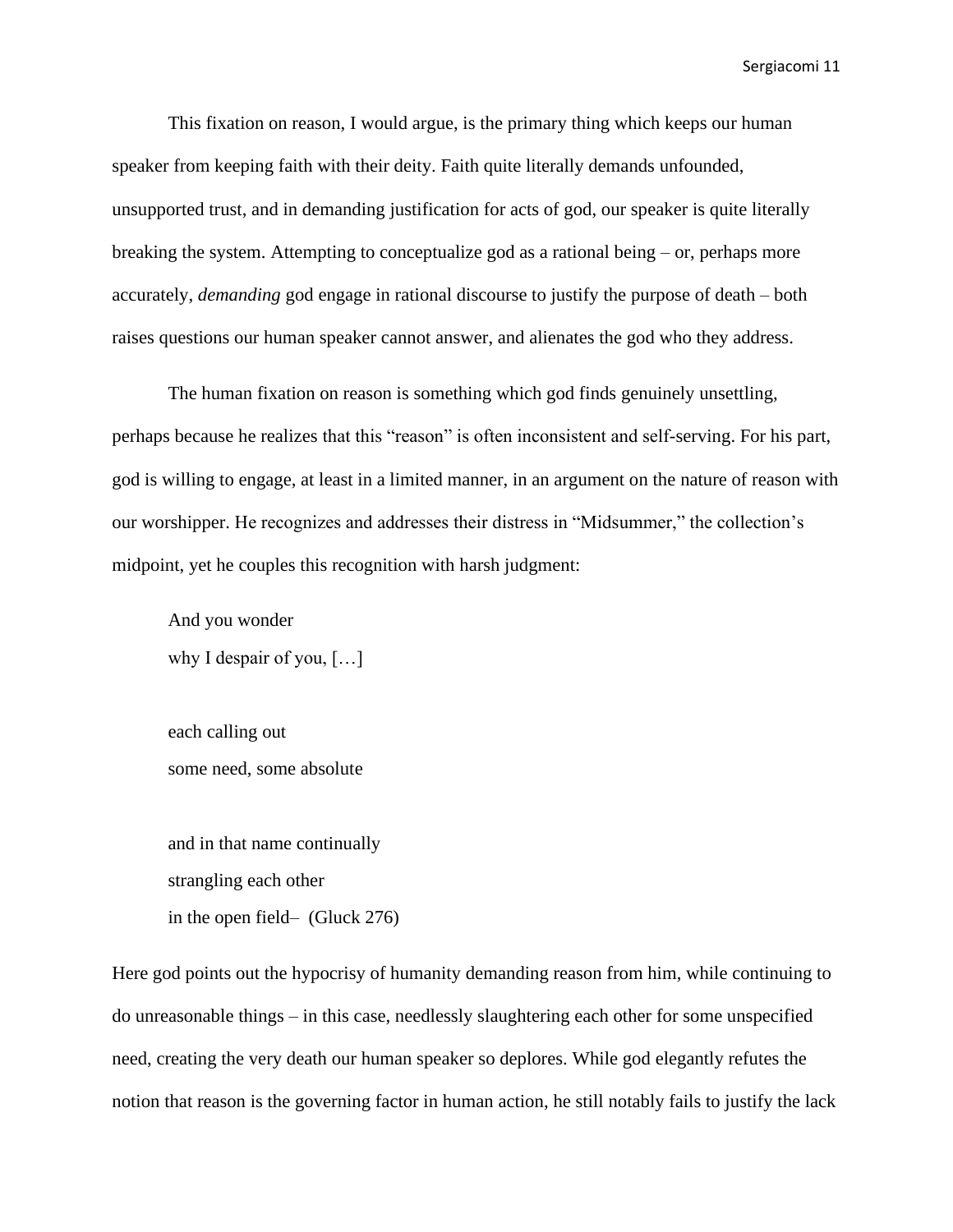of reason within his own actions. If human arbitrariness inspires such vehement distaste from his own hand, why should his own tendency to act without justification inspire anything less from humanity?

Ostensibly, god does not view himself as one who must justify his actions at all – certainly not to his own creations. Indeed, his attitudes in *The Wild Iris* are governed by an almost parental form of tyranny. Consider "September Twilight," god's final word in *The Wild Iris*:

I summoned you into existence by opening my mouth, by lifting my little finger […]

I gathered you together; I can erase you as though you were a draft to be thrown away (Gluck 301)

God's relationship with humanity is defined by notions of ownership and obligation. Being the creator, god feels he is owed the gratitude of his creations, something which typically manifests in Christianity as the willing obedience of the worshipper. Discussing obedience in Pauline Christianity, Du Toit defines the concept as "the sense of submission to the gospel proclaimed [...] that is[,] in the sense of surrender to the power of the gospel" (Du Toit 67). Swiss theologian Karl Barth, in his landmark *Church Dogmatics*, remarks on obedience:

Christian obedience consists in this ... that by the grace of God there is a relationship of God with man.[…] everything depends on the simplicity of heart which is ready to let the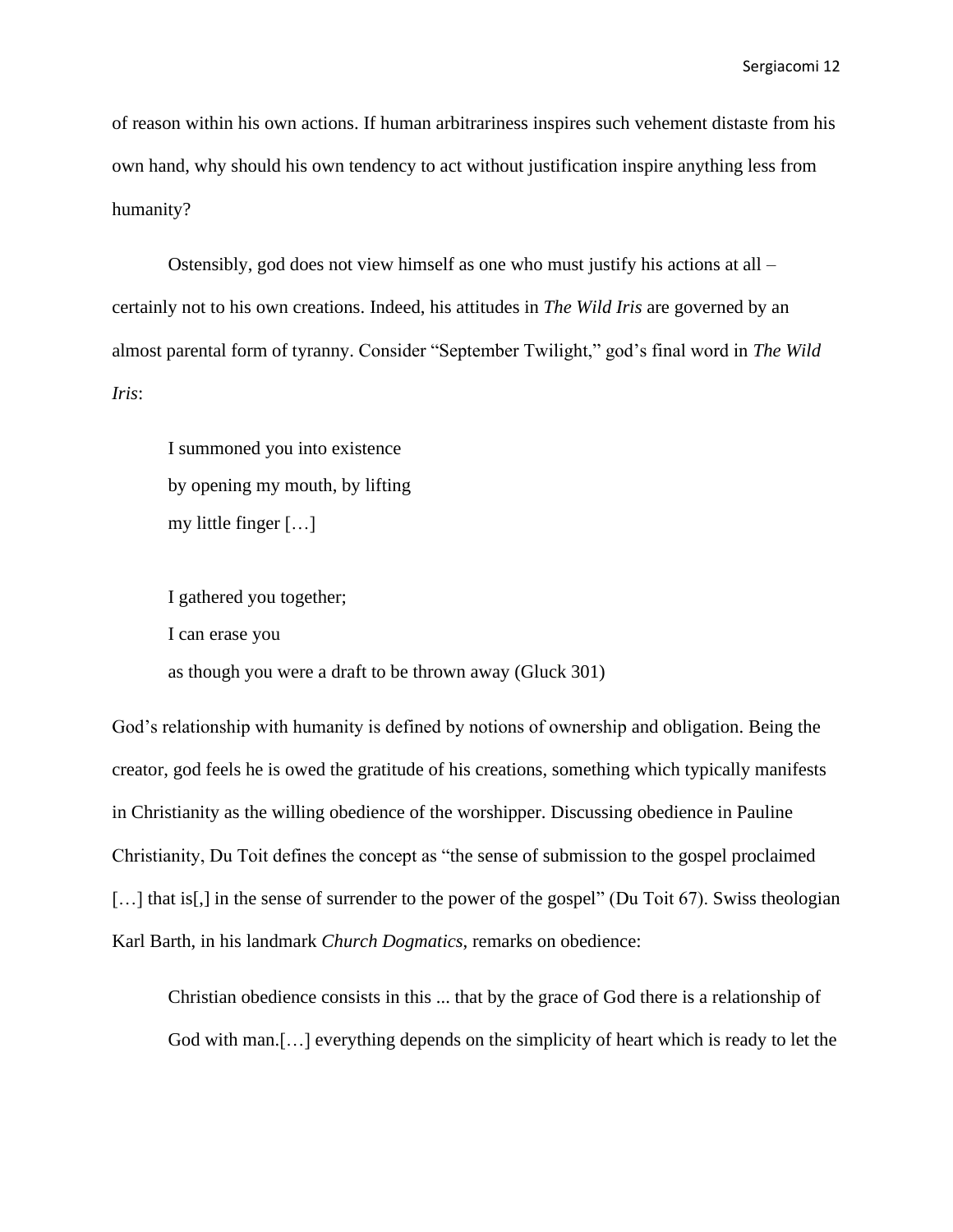grace of God be exclusively […] so that it does not know anything higher or better or more intimate or real […] (Barth 43)

Thus, god's demands for unquestioning submission are not unprecedented: Faith, as we understand it, is predicated upon "surrender" and the refusal to acknowledge anything "more intimate or real" than god.

Our human speaker's demands for god to provide a rationale for his actions, then, violate this compact, and initially it would appear that the way their god treats them is not unreasonable. Yet anger at humanity for destabilizing this divine balance is not god's only motivator to act the way he does – his motives are much more complex. Much as Gluck's worshipper maintains a view of god that diverts from the traditional Christian worship dynamic, so too does Gluck's god hold unconventional views of his creations. The god of *The Wild Iris*, we find, experiences something just about equivalent to human emotion, the result being that his relationship to our speaker is governed as much by this emotion as it is by doctrine.

Though he would most likely take offense to the label, the god of *The Wild Iris* is undeniably quite moody. His demeanor shifts wildly over short spans of text, often without clear cause or reason. Consider god's address in "Sunset," one of the last poems in the collection:

My great happiness is the sound your voice makes calling to me even in despair; […]

My tenderness should be apparent to you in the breeze of the summer evening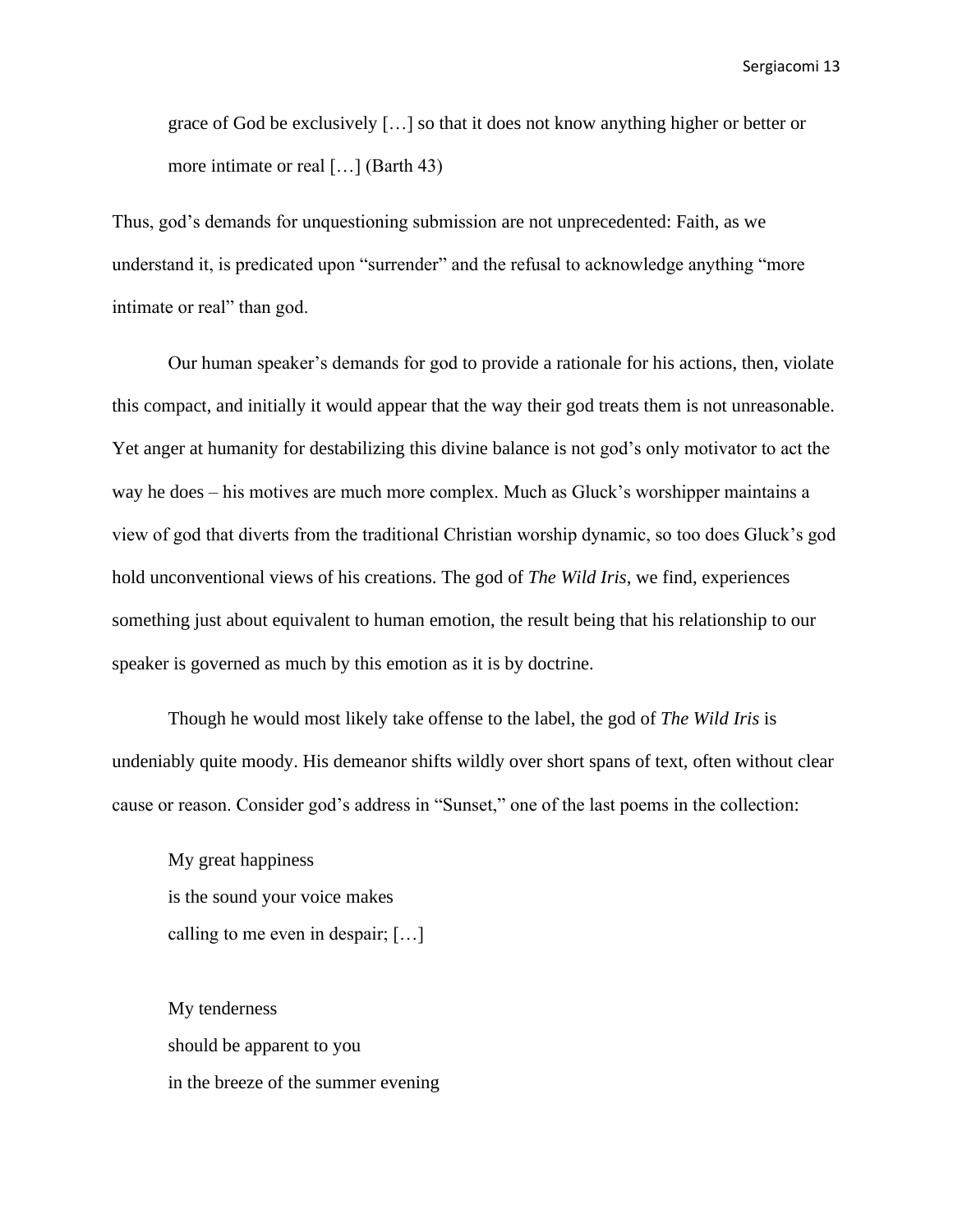and in the words that become

your own response. (Gluck 298)

And contrast it with his demeanor in "September Twilight," his final speaking part, which we looked at earlier:

you come and go; eventually I forget your names.

You come and go, every one of you flawed in some way, in some way compromised: you are worth one life, no more than that. (Gluck 301)

The combination of these passages reveals a figure caught in deep emotional turmoil. Displaying obvious emotion, god reveals how intense and conflicting his relationship with humanity is. He is capable, he claims, of great tenderness – "the breeze of the summer evening" contrasting with the chill of winter in a display of his divine affection – yet he is also willing and able to be callous and harshly judgmental. Death, from god's justification here, is perhaps not essential: It is simply not worth the effort to mitigate, all earth's inhabitants too flawed, too compromised to be given anything more than one life. With his dry, almost matter-of-fact acknowledgement of the insignificance of the individual, god seems to almost lash out at our human speaker, embracing his role as a source of despair rather than attempt to save his role as a figure of comfort.

God's behavior here and throughout *The Wild Iris* is indicative of one of the core truths of his existence in this text: He *cannot* be a rational figure. God conceptualizes himself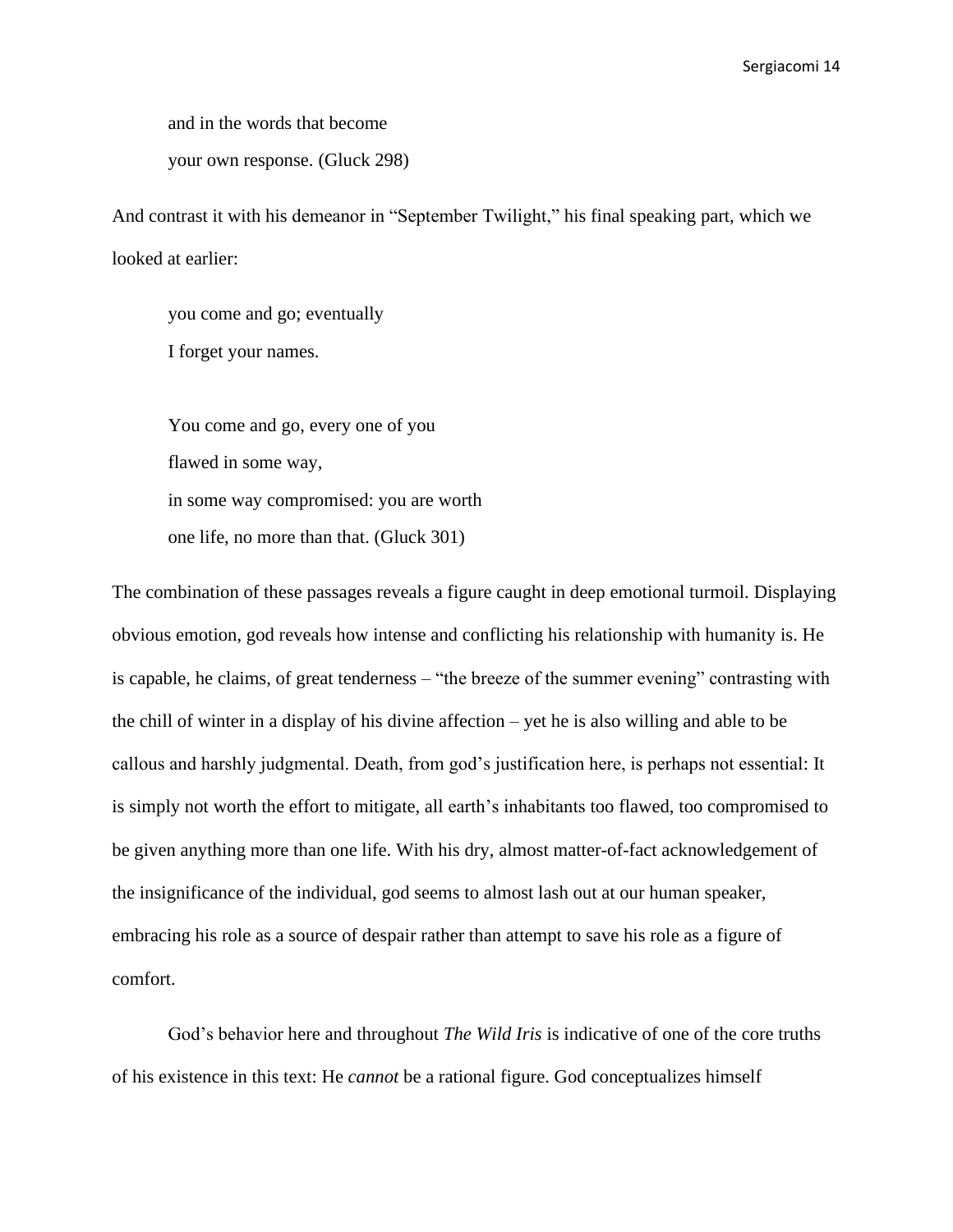alternatively as parent, as author, as giver, and as creator – all figures which carry an emotional involvement with their work (which, in the case of god, is the function of the world). God is neither an uninvolved curator, nor a monolithic, one-dimensional figure who functions exactly as a logic-based doctrine would dictate he does. He is a figure of spite, of bitterness, of affection, and even of love – but not, to the dismay of our human speaker, of reason.

This, then, is the core conflict of *The Wild Iris*: An irresistible force paradox of sorts, the unstoppable force of human reason colliding with the immovable object of divine will. We can note that this conflict, despite its wide and severe implications for the nature of worship, does not necessitate the collapse of the human/god relationship – compromise, while certainly difficult, is not entirely impossible. Yet this collapse is what Gluck gives us – she sets up the paradox of religion and reason just to watch it crumble, both sides leaving the debate embittered and without an understanding of the other side's motives. Our human's final word in the collection is in "Vespers (297)," a poem where they spend most of their time questioning – even at the end, they fail to come to a solid conclusion that can reconcile their relationship with god. God's final word, as we've discussed, is the despondent, apathetic "September Twilight"; the place god comes to at the end of this text is one of indifference and resignation. There is no closure in the grand dispute of *The Wild Iris*; no side makes a progression of understanding that renders their debate anything other than senseless. Gluck clearly illustrates that the text's conflict has been for naught, but what specifically about the conflict of religion and rationalism does Gluck believe renders them incompatible?

Perhaps the answer to this question lies in the place we haven't yet looked in this essay – namely, with the third incarnation of the speaker in *The Wild Iris*, the various voices of flowers, trees, and other plants that "mediate" (Gregerson 117) the debate between our human and divine.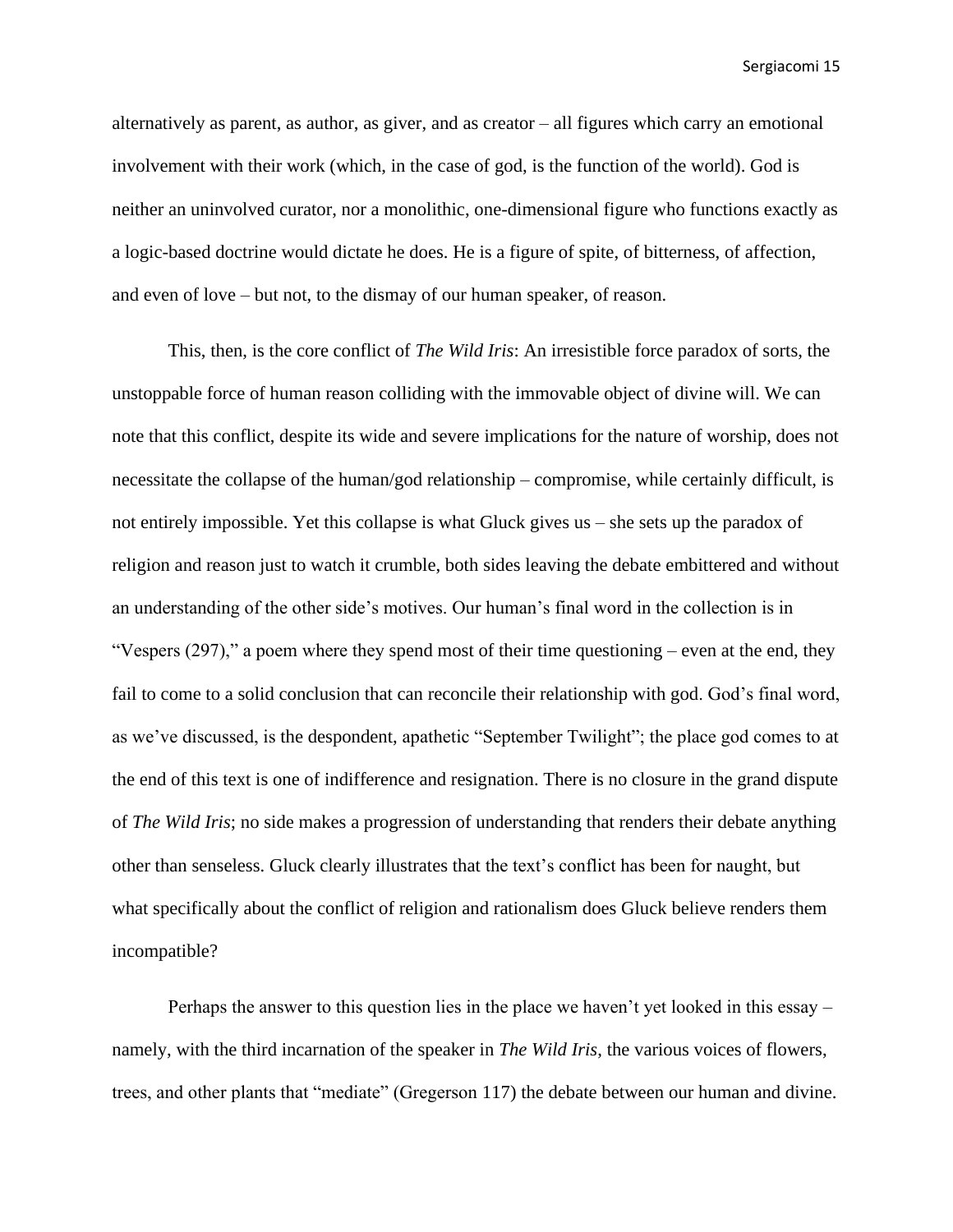This "natural speaker" (as I'll be referring to these varying speakers collectively) is crucial, as it combines elements of both reason and emotion, yet not in a way which leaves them as forlorn and aching as our human speaker. Ultimately, the text's natural speaker is able to find contentedness by the collection's conclusion – or, at the very least, is able to come closer to contentedness than either of the text's other voices.

This contentedness, we can observe, is not born from ignorance. The natural speaker is just as aware of the nature of mortality as our human speaker is. In "Ipomoea," for example, it questions:

What was my crime in another life, as in this life my crime is sorrow, that I am not to be permitted to ascend ever again, never in any sense permitted to repeat my life, wound in the hawthorn (Gluck 290)

This passage is indicative of a few important aspects of the natural speaker as it generally appears across the text. First, there is the awareness of state. The natural speaker is not delusional; it is keenly aware of the limited nature of life, and simultaneously fearful and sorrowful for what follows life. Yet the way it goes about expressing this sorrow illustrates the second important trait of this speaker. Note that god is not the immediate target of our natural speaker's disdain; that even though our natural speaker finds the limited scale of life to be tragic, even contemptable, it does not automatically lash out at god. There are some instances in the text where god is the subject of our natural speaker's yearnings (such as in "The Gold Lily" towards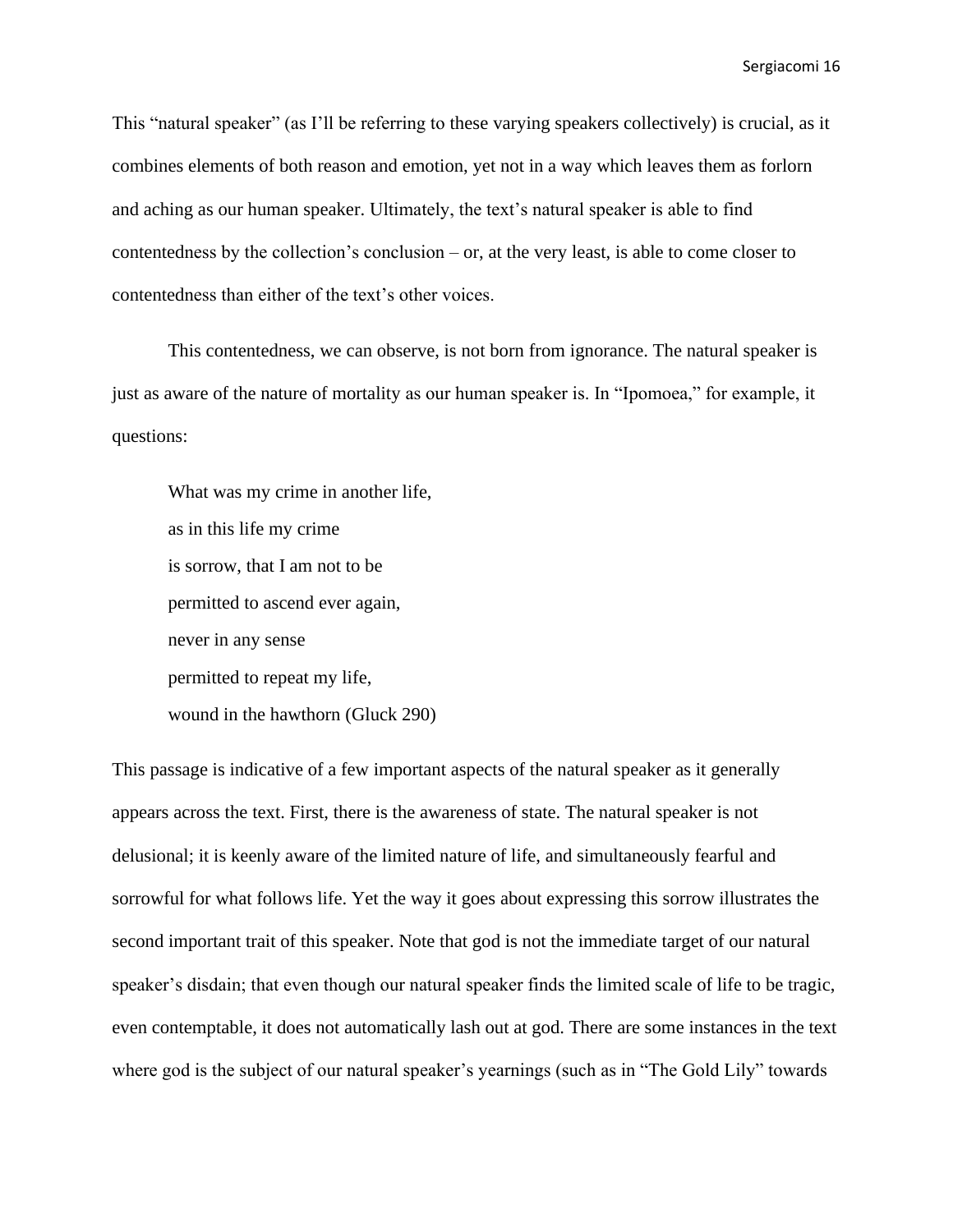the collection's conclusion), but not to the point of fixation our human speaker displays; the natural speaker never makes itself miserable, never deludes itself in its attempts to discern the nature of god. Much more often, the natural speaker is concerned with the immediacy of its own emotions, fixating upon the tangible – in this case, the hawthorn through which its life is both literally and metaphorically wound. The same sorrow that afflicts our human speaker also affects our natural speaker; the difference is in where the two apply this feeling, the human instinct being to assail god for an explanation, the natural instinct being simply to bow and process the feeling.

This approach to handling emotion is essential to the natural speaker's function in this text: Much of the time, it strikes the middle ground between the human speaker's inability to divorce their experiences from reason and god's fanatical insistence on emotional absolutism. "The Silver Lily" serves as a good example:

We have come too far together toward the end now to fear the end. These nights, I am no longer even certain I know what the end means. (Gluck 300)

Neither devoid of emotion nor unable to contain it, the natural speaker exhibits qualities of both the human speaker and the divine speaker. It does so in a way which balances the instincts of both – this passage, for instance, acknowledging the inevitability of death which our human speaker is so forcefully gripped by over the course of the text, yet assuaging its worries through a display of reason not nearly as callous or alienating as our human exhibits. The solace the natural speaker displays is reminiscent of the solace god wishes he could provide to humanity: The flowers, it seems, have gotten the message god was trying to spread all along, their approach to emotion being one which allows space for the suffering that comes with life without allowing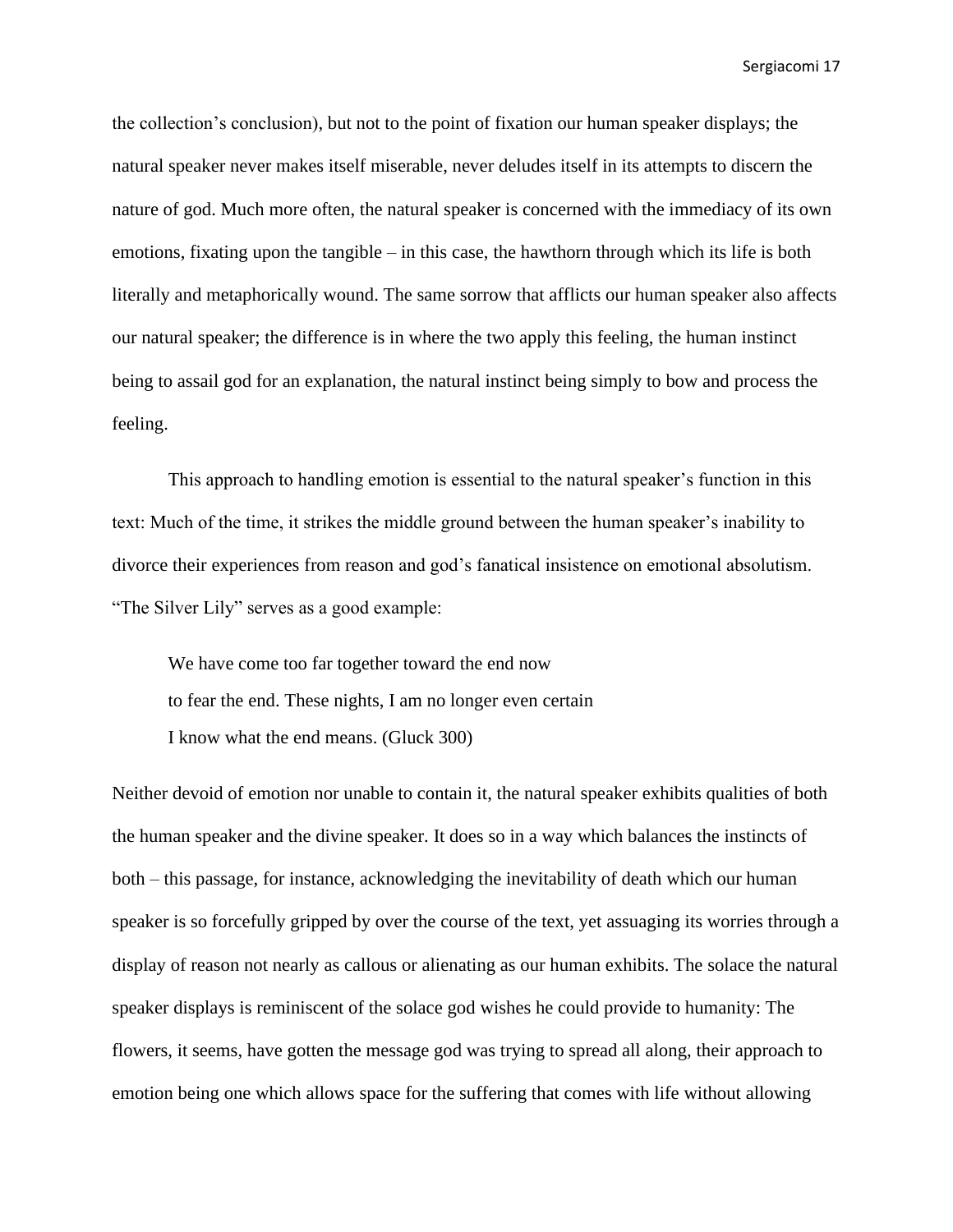that suffering to be the defining quality of one's existence. In the grand mental schema of *The Wild Iris*, it is the plants which exist at the central, most moderate point. Humanity advocates for a life based on reason; god advocates for one based on emotion. Neither comes away satisfied from their demands. Nature advocates for neither and embraces both; this is the crux of *The Wild Iris*.

What Gluck is telling us, then, is not so much about the primacy of either rationalism or emotion. Rather, it is a lesson in the art of moderation: The balancing of the instincts that lead to the sort of conceptual extremism god and humanity display in this text with the restraint needed to maintain a functional mental state. Giving in completely to emotion, Gluck tells us, is just as pointless as living a life based on pure reason. Yet Gluck is not unrealistic – the fact that our natural speaker very vividly experiences the same emotional turmoil as our human speaker shows that it is not feelinglessness which will solve despair. Rather, the natural speaker is imbued with a temperance and a solace born not of ignorance, but of balance: Emotion and reason acting simultaneously. "The White Lilies," the collection's conclusion and also the final poem of the natural speaker, tells as much. In what appears to be a conversation between two adjacent plants, one comforts the other after it realizes the inevitable state of loss that comes with life:

Hush, beloved. It doesn't matter to me how many summers I live to return: this one summer we have entered eternity. I felt your two hands bury me to release its splendor. (Gluck 303)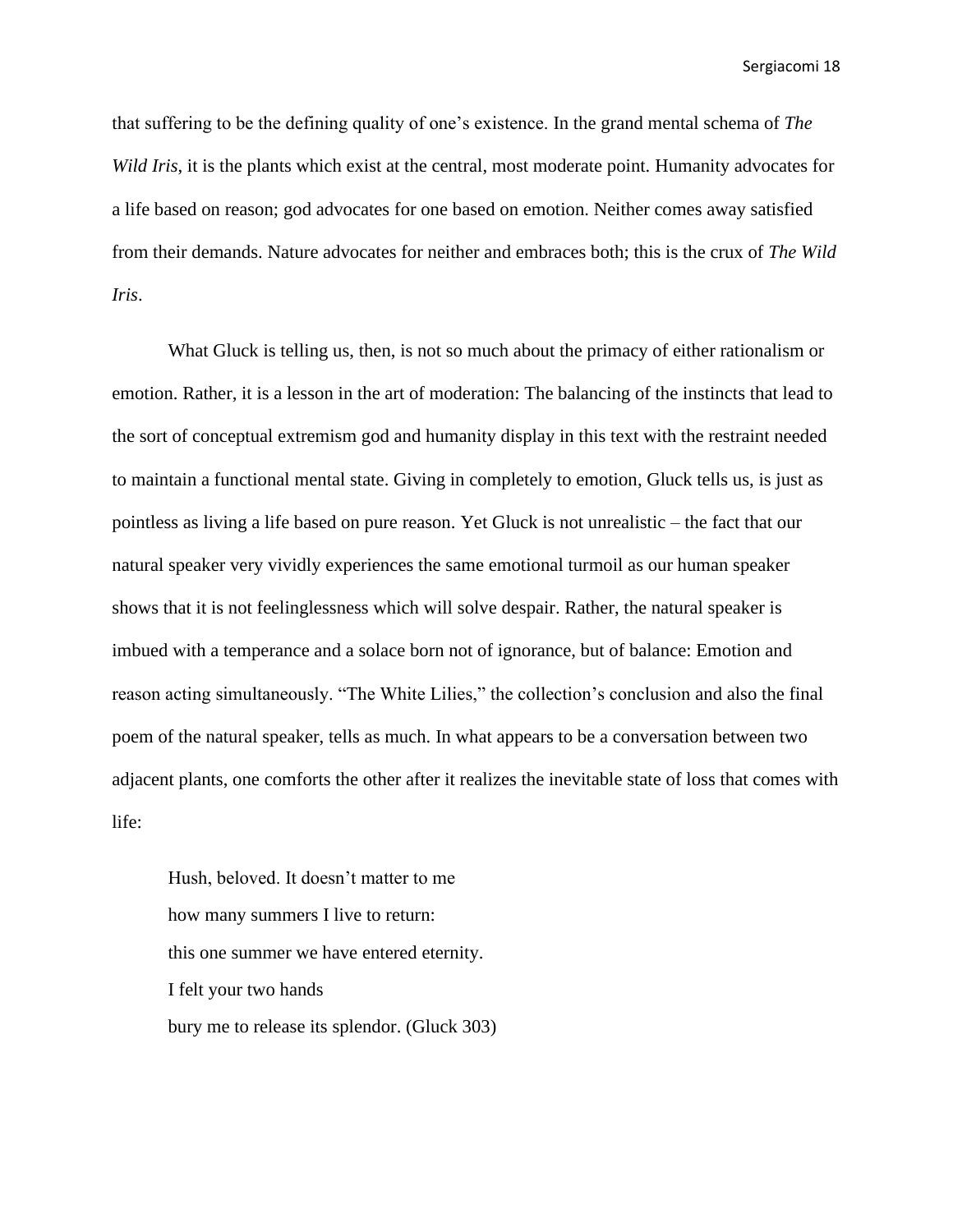This moment – the final words of *The Wild Iris* – displays a satisfaction neither human nor god is able to attain otherwise. It is not separate from the tragedy of death, yet not blindly accepting of death either. Accepting without being enthusiastic, the emotional pain of this moment is tempered by a recognition of the genuine emotional connections life comes with. The natural speaker does not achieve the complete satisfaction that both god and humanity strive for, yet it is ultimately the most content voice in the collection.

It is no coincidence that it is the poem's natural speaker which behaves in this way – that this measured brand of behavior is equated with the text's representative of the natural world. Gluck equates the literal naturalness of her array of floral speakers with the conceptual naturalness of the views these voices express. It is convoluted and wrong to claim that one aspect of the lived experience should triumph over the others, she claims – this is the pitfall of the human and of god, and serves to justify their continued lack of closure despite their intellectual convictions. A natural state, as displayed by our natural speaker, is one in which reason and the emotion upon which faith is based coexist beside each other, neither being given priority. Neither rationalism nor religion alone can provide the internal solace one needs to navigate life; the two must be taken in tandem. Gluck's critiques of both do not imply that both are unviable ways to live, but rather that either on its own is insufficient in its ability to govern one's life. The natural speaker of *The Wild Iris* is exemplary of the need to balance both.

The answer to the question I posed earlier, then – about what Gluck believes renders religion and rationalism incompatible – is that this incompatibility is not contained within the ideas themselves. *The Wild Iris* does not claim that reason and faith must be mutually exclusive to each other: It only observes that they usually are, and writes characters which cling to their ideals as if there is no place for coexistence. We can observe, then, that the grand dispute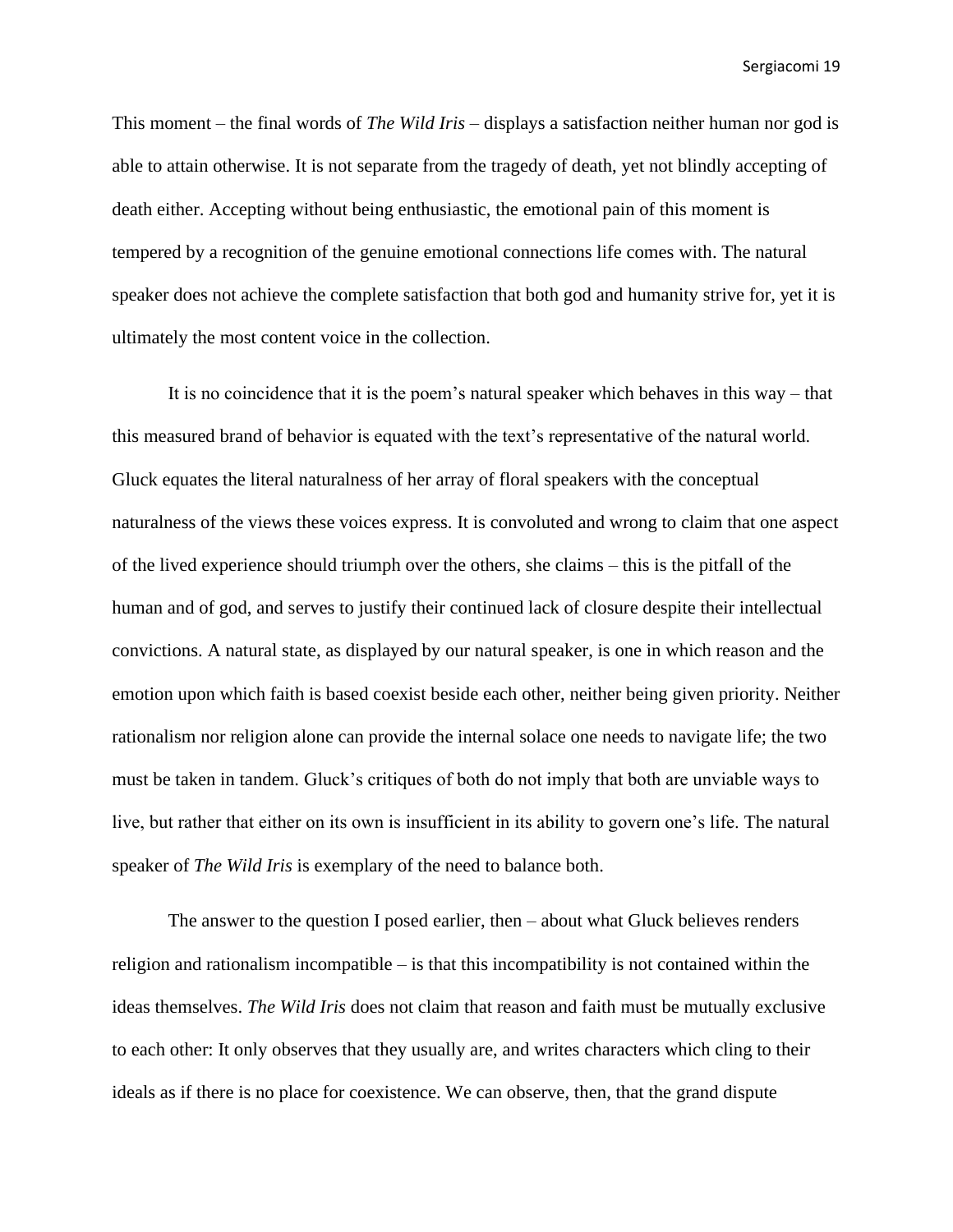between man and deity is not so much about the ideas the opposing sides tout, but about the sides themselves – the actions of man and god define their ideas more than their ideas define their actions. Rather than acknowledge these missteps in behavior, both god and human only perpetuate their disagreement, and the conflict between the two proves itself to be just as unnecessary as it is unproductive.

*The Wild Iris*, then, is not a critique of the ideas its speakers present – both of these, it acknowledges, have their importance – but rather of how its speakers fail to reconcile the differences between their ideas. It is neither god nor humanity who is to blame for the collapse of their relationship – it is both, and the insistence each holds on the correctness of his particular worldview ensures that their relationship is pushed beyond the point of repair. The thing that renders religion and rationalism incompatible in *The Wild Iris* is the particular way in which its speakers maintain the sole superiority of their respective ideas. Religion cannot meet reason because the parties involved do not want it to.

Poet Ira Sadoff comments on this pattern of behavior, claiming specifically that such behavior in Gluck's work is rooted in narcissism. "For Gluck," he writes, "narcissism is alternately the cause or the consequence of damaged, perspective-distorting relationships with the other" (Sadoff 82). The speakers of *The Wild Iris*, "doomed to serial repetitions of failed attempts at intimacy," become alienated and ultimately disconnected from each other. Gregerson observes that the central dialogue of the text is privy to "the troubling possibility, indeed, the certain knowledge, that its analogies are false or partial" (Gregerson 118) – perhaps aware that they will never be fully vindicated, both sides of *The Wild Iris*'s debate are motivated by fear to attempt to establish the supremacy of their ideas. These self-interested tendencies do not leave room for the compromise Gluck lauds in her natural speaker to take root, and the instinct of both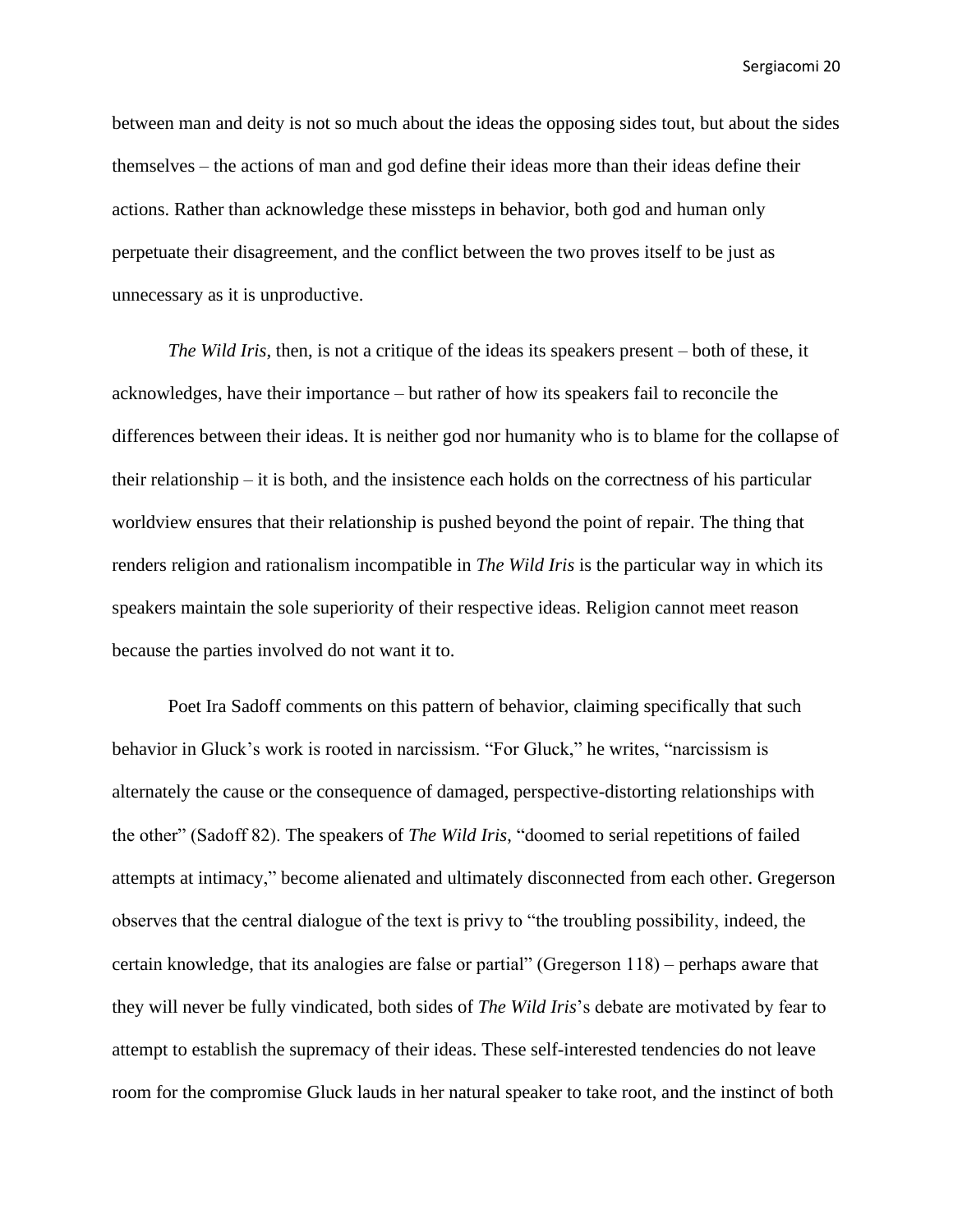human and divine is more inclined towards validation in the moment than it is long-term satisfaction.

The dispute between human and divine in *The Wild Iris*, then, is one about correctness – or, more accurately, perceived correctness. Bestowed with the gift of reason, our human speaker is thoroughly convinced that their world's fixation upon the rational is the proper way to live. When confronted with a religion that forgoes such reason in exchange for paternalistic emotional dependency, they balk: There is no reconciling their systemic differences when our human speaker is already thoroughly convinced they are right. God faces the same issue, but with the added complication of his own literal perceived perfection. By illustrating the failure of either side of the debate to compromise – to admit to the flaws in their stances even for their own sake – Gluck asserts that this obstinance is the true tragedy of the modern world. Despite her callous, oftentimes immature and cruel god, Gluck is not opposed to faith – just its expression as an exercise in obedience, as a thing corrupted by ideas of ownership and right which has changed what god can be, and as supposedly the only possible answer to the suffering of the world. And despite the tragically pompous demands of her human speaker, Gluck is not opposed to reason either; just the assertion that it, in the same way, is the only possible answer, that one must be able to rely on reason even when faced with the suffering our human speaker so grandly fails to reconcile. *The Wild Iris* is Louise Gluck's argument against the assumption of a perfect, singular ideal through which to live one's life; the natural thing, which, she illustrates, is the best thing, is to cease the crusade and feel what one needs to feel.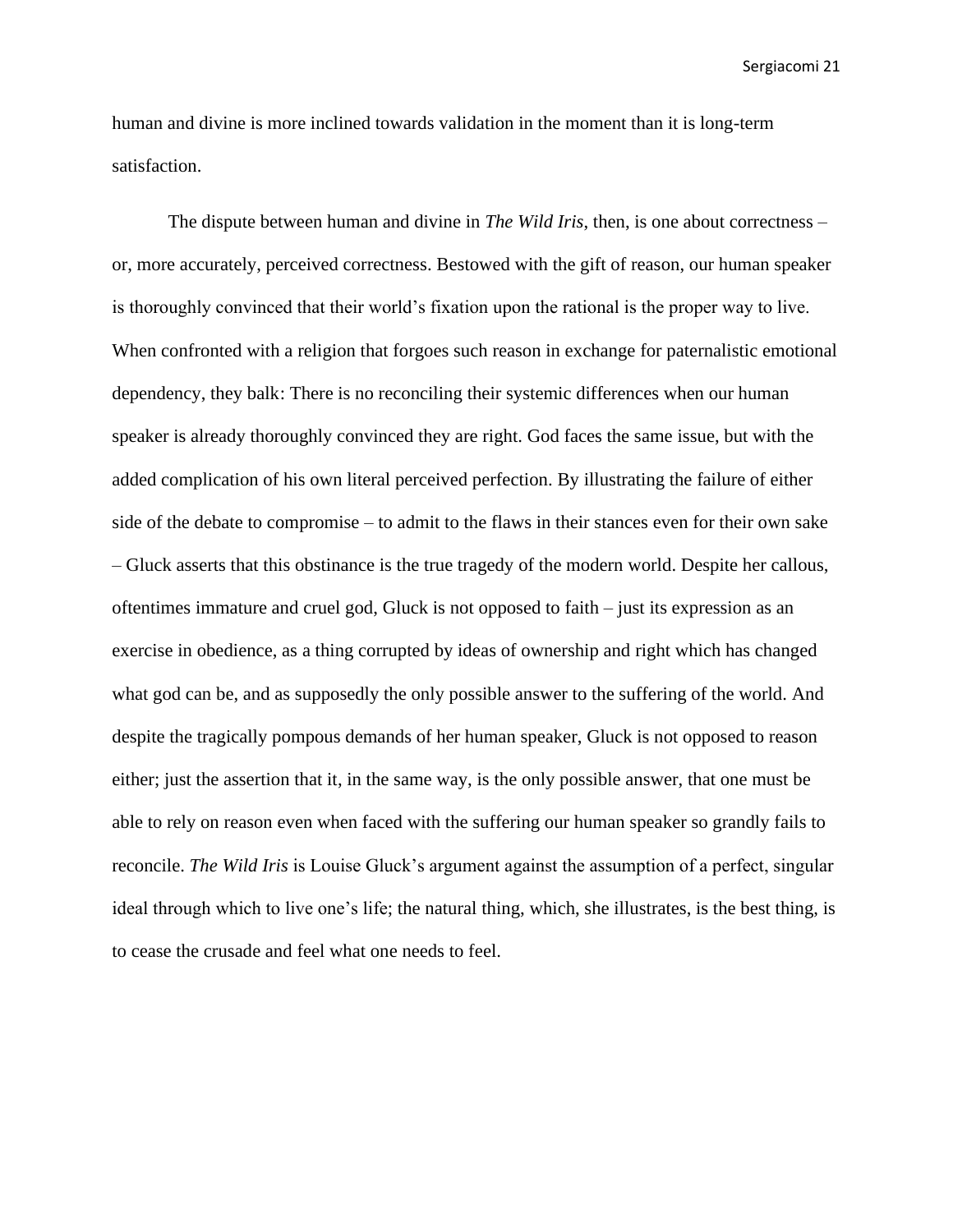## Works Cited

*The Bible*. New International Version, Biblica Inc., 2011.

- Armentrout, Donald S. and Slocum, Robert Boak. *An Episcopal Dictionary of the Church*. Church Publishing Incorporated, 2000.
- Barth, Karl. *Church Dogmatics, vol. IV.1: The Doctrine of Reconciliation, Part 1.* T&T Clark, Edinburgh, 1953.
- Davis, William V. "'Talked to by silence': Apocalyptic Yearnings in Louise Gluck's *The Wild Iris*." *Christianity and Literature*, vol. 52, no. 1, 2002, pp. 47-56.
- Du Toit, A.B. "Faith and Obedience In Paul." *Neotestimentica*, vol. 25, no. 1, 1991, pp. 65-74.
- Gluck, Louise. *The Wild Iris*. 1992. *Louise Gluck: Poems, 1962-2012*, HarperCollins, 2012, pp. 243-303.
- Gregerson, Linda. "The Sower against Gardens." *The Kenyon Review*, vol. 23, no. 1, 2001, pp. 115–33.
- Hoey, Allen. "Between Truth and Meaning." *The American Poetry Review*, vol. 26, no. 1, 1997, pp. 37-47.
- Johnson, William Stacy. *The Mystery of God: Karl Barth and the Postmodern Foundations of Theology*. Westminster John Knox Press, 1997.
- McDonald, Lee Martin. *The Formation of the Biblical Canon: Volume 2: The New Testament: Its Authority and Canonicity*. Bloomsbury Publishing, 2017.